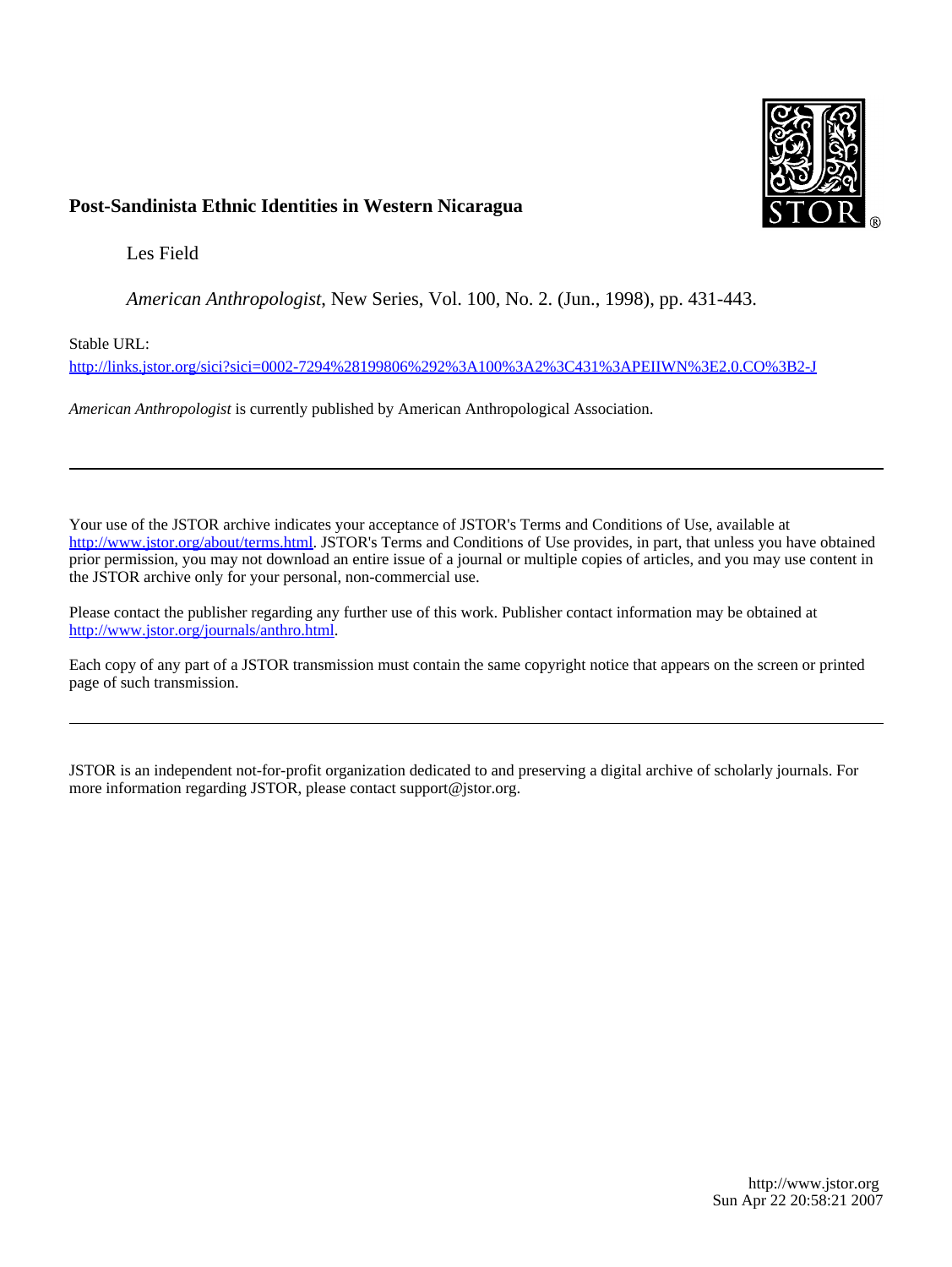# **Post-Sandinista Ethnic Identities in Western Nicaragua**

FOLLOWING THE 1990 electoral defeat of the Sandinista Front, an indigenous people's movement took shape in western Nicaragua. In one way this was not surprising, given the ongoing growth and spread of indigenous movements throughout the hemisphere during the past two decades. But it was very surprising in another light, given the assumptions made by Nicaraguan intellectuals and leaders throughout this century. Elite intellectuals of the dynastic Somoza family dictatorship (1937-79) and the revolutionary Sandinista leadership (1979-90) were alike in assuming that Indian communities and indigenous identities had disappeared from western Nicaragua sometime during the 19th century, if not earlier.'

Pablo Antonio Cuadra, one of this century's most erudite and well-published Nicaraguan authors, wrote that the Indians of the western region had been subsumed by a new people, the mestizo Nicaraguans:

The lands of the Pacific [in Nicaragua] are the region of the easy life. Their great fertility, healthfulness, and the ease with which communication can be maintained over its terrains have attracted since prehistory the densest populations and initiated the development of the principal indigenous cultures from which our mestizo Nicaraguan culture was created.  $[1981:209]^2$ 

By contrast, Jaime Wheelock Roman, Nicaraguan historian and Minister of Agrarian Reform for most of the ten years of Sandinista government, analyzed indigenous disappearance in terms of the class struggle in Nicaragua and the creation of the mestizo working class:

The Indian in Nicaragua was slowly experiencing a progressive transformation toward a complete conversion into campesinos of the small peasant type, acquiring the consciousness and concerns of the small proprietors and, in this way, engendering a struggle of a profoundly economic

and class character in place of what had previously been an ethnic and religious struggle. [1981:89]

The common-knowledge assumption shared by these two authors, that Indians had disappeared from western Nicaragua and Hispanic mestizos had come to predominate, became a Foucauldian "regime of truth" (Foucault 1980). Jeffrey Gould (1993) has termed it "the myth of Nicaragua mestiza." This myth, in both Somocista and Sandinista forms, narrates the transformation of communities of indigenous peoples into lower-class individuals whose formerly collective ethnic identity is replaced by allegiance to a nonethnic, Nicaraguan national identity. When told by elite intellectuals such as Cuadra, this narrative occasionally recognized that the supposedly extinct indigenous societies had in some way "contributed" to the richness of Nicaraguan national culture. The Sandinista Front's explicit rejection of the social injustices of a long history of elite domination, culminating in the tyranny of Somocismo and the economic prostration of Nicaragua, was not accompanied by a decisive departure from the myth of Nicaragua mestiza. Throughout the 20th century, the myth has remained an integral part of constructions of Nicaraguan national identity by the state.

The appearance of the indigenous movement in the shadow of the myth of Nicaragua mestiza suggests that this myth is weakening and raises the possibility that it might be substantially altered. The movement offers a counternarrative of Nicaraguan history in which Indians survived instead of disappearing and in which Nicaragua is not and has never been entirely mestizo. Recent academic literature about "borderlands" identities **(Alar**cón 1990; Anzaldúa 1987) suggests that transforming the myth of Nicaragua mestiza might require at least as much attention to mestizo identity as to indigenous, but the movement has yet to address the mestizo side of the question. It thus offers a strictly limited revision of Nicaraguan national identity.

LES FIELD is an assistant professor in the Department of Anthropology, University of New Mexico, Albuquerque, NM 87110.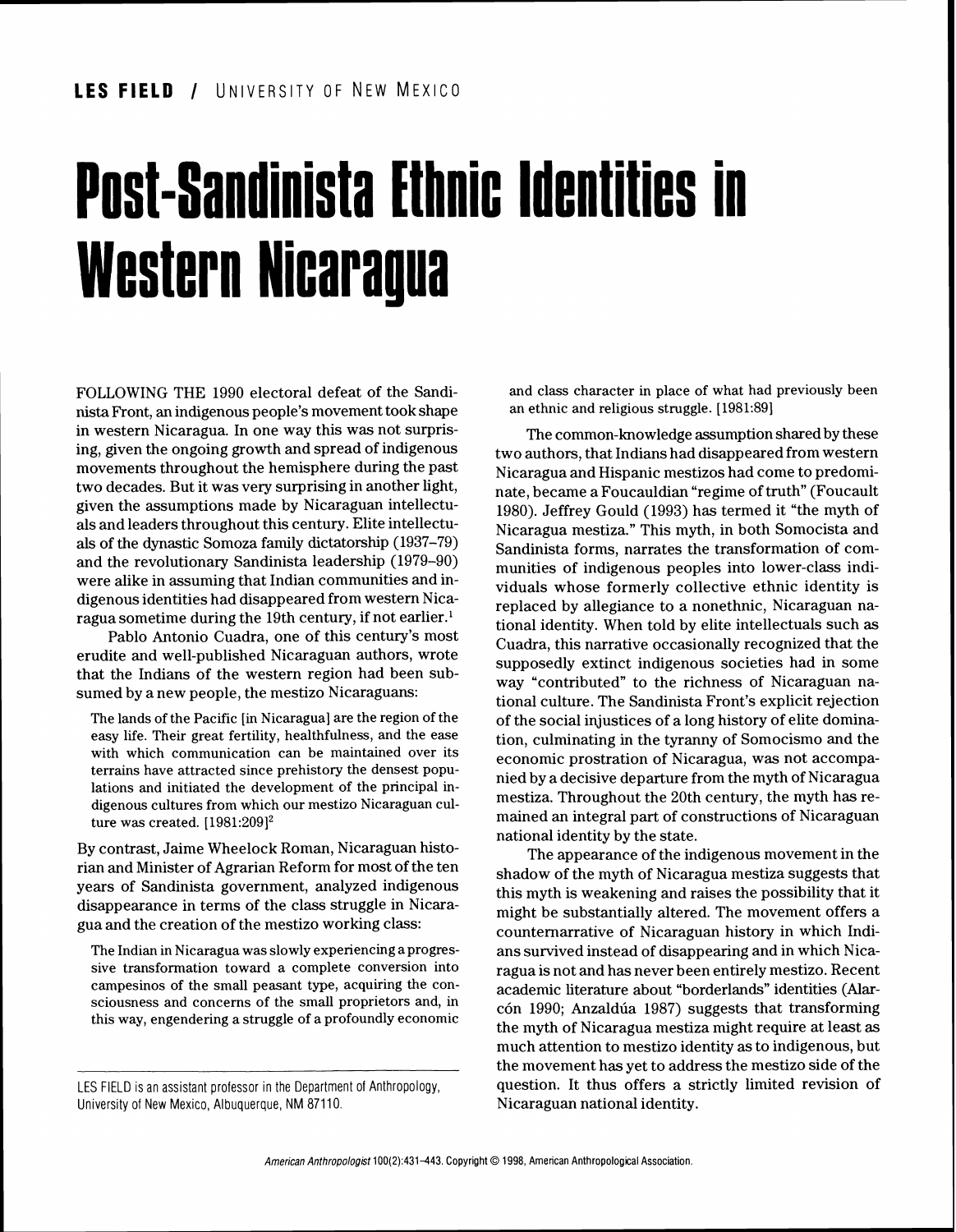## **Analytic Positionings and Tensions**

During the mid-1980s, I conducted fieldwork in communities of pottery-producing artisans in the Pacific littoral and highland regions of western Nicaragua. These communities had rejected the *indigenista* policies of the Sandinista Ministry of Culture in favor of an independent artisans' union.<sup>3</sup> They understood that the indigenous identity offered by the cultural bureaucrats was both demeaning and inconsequential with respect to their daily concerns at work (Field 1995). Yet one of these communities, San Juan de Oriente, has historically self-identified as indigenous and continues to do so. When I resumed fieldwork in this region in 1993, I learned that the women who make *ceramica negra*  (black pottery) in the northern highland city of Matagalpa had embraced an indigenous origin for their craft and aligned their families with the indigenous movement of the region. This occurred even though these women had proudly maintained a mestiza origin for their craft during the 1980s. On the other hand, I found that the artisans of San Juan de Oriente, in the Pacific littoral, had not become involved with the indigenous movement even though they call themselves Indians. Instead, they had entered a new period of highly individualized ceramic production and marketing.

Tensions in my analysis of the artisans, and of indigenous identity in western Nicaragua, reflect cleavages within cultural anthropology (see Field 1994). The conventional linkage between cultural markers (particularly language) and cultural identities invites a search for the former in order to substantiate the latter. Activism among cultural anthropologists working with indigenous peoples carries with it a cultural survivalist preoccupation with the fate of minority and endangered peoples in nation-states. Indigenous peoples are cast as inherently more interesting and important than non-Indians, and their survival is seen as heroic. In contrast, other anthropologists working in Latin America have argued that indigenous identity is shaped not merely by traits retained from the ancient past but by a history of resistance to nation-states. This social-constructionist analysis of identity requires anthropologists to uncover and describe the specific historical conditions producing elements of identity, attending to their dynamically continuous transformation. It also encourages ethnographers to transform their relationships with local intellectual informants in the direction of collaboration and exchange.

My own research was carried out in collaboration with Flavio Gamboa, a Nicaraguan intellectual and leader of the indigenous movement who comes from Monimbó, a barrio in the city of Masaya, near San Juan de Oriente. His politics and research, like many ethnic and racial discourses elaborated by local intellectuals,

is concerned with defining who is and is not included in groups. My own work, like that done by many other contemporary anthropologists, attempts to deconstruct identity discourses and lay bare their historical construction. But Jonathan Friedman has issued a warning:

If one is engaged in "negotiating culture," that is, involved in the construal and interpretation of ethnographic or historical realities, then one is bound on a collision course with others for whom such realities are definitive. Culture is supremely negotiable for professional culture experts, but for those whose identity depends upon a particular configuration this is not the case. Identity is not negotiable. Otherwise it has no existence. . . . The constitution of identity is an elaborate and deadly serious game of mirrors. It is a complex temporal interaction of multiple practices of identification external and internal to a subject or population. In order to understand the constitutive process it is, thus, necessary to be able to situate the mirrors in space and their movement in time. [1994:140-1411

The contrasts between Gamboa's and my own historical and ethnographic exegeses test whether or not anthropology can offer a nonessentializing analysis of identity discourses in the context of collaborative relationships with the intellectuals who elaborate those discourses. Gamboa and I have agreed to follow topics of mutual interest toward different ends, which has tended to bring out the tensions between and within our respective analytic perspectives. I cannot deny, however, that the present text inscribes his projects within mine, even when we disagree. Here, at least, I have the last word.

The juxtaposition of our differently positioned analyses is a means to evaluate the changes in a nationalist regime of truth (the myth of Nicaragua mestiza) and the possible implications for an overall reconstruction of Nicaraguan national identity. Such an attempt has been carried out in light of the difficulties encountered in operationalizing Foucauldian theories of power. Edward Said has observed that "there is always something beyond the reach of dominating systems, no matter how deeply they saturate society, and this is obviously what makes change possible, limits power in Foucault's sense, and hobbles the theory of that power" (1983:246-247). Claudio Lomnitz-Adler's (1992) discussion of "internal articulatory intellectuals" (which is to say, those individuals who both elaborate indigenous identities internally to their communities and articulate their communities' political demands to the elitedominated state) suggests that such individuals occupy a pivotal role in challenging and redefining local and national regimes of truth.

## **Indigenous Transformations**

Gamboa and I agree about the history of indigenous resistance to successive states but disagree about the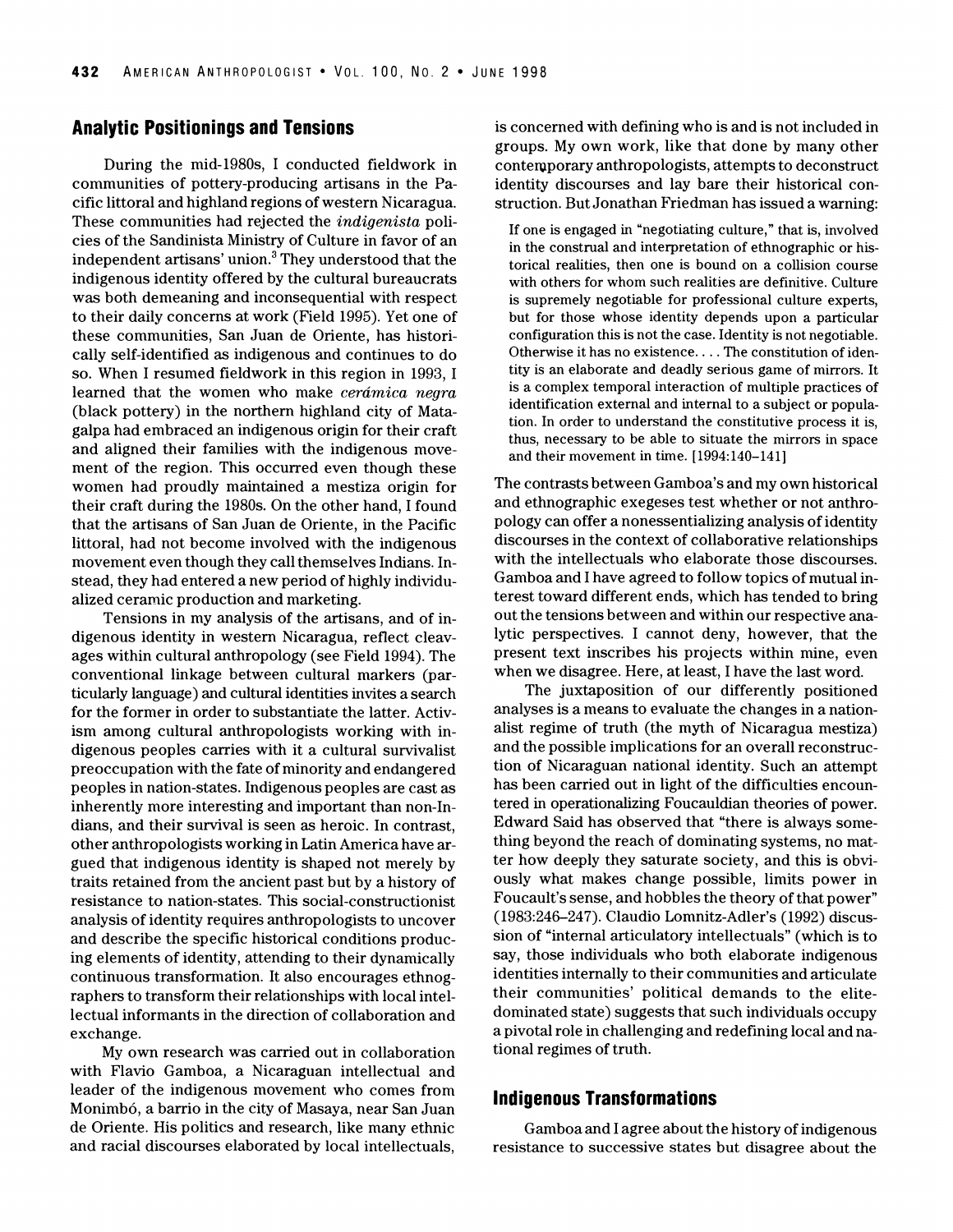history of identity markers, such as language. In the following excerpt from his "The Mankemes and their Language," his historical recounting of Spanish colonialism and its repression of Indian identity is also an attempt to reclaim the Mangue language from the obscurity of extinction and to reinstate it in a linguistic and literary context. **As** it progresses, his essay becomes more oriented toward linguistics and less toward history and serves to assert a notion of identity based on language:

The territory of the Mankesa, a broad band of land on the Pacific coast of Central America, stretches from the shores of Lake Xolotlan to the Gulf of Nicoya (Costa Rica). Its inhabitants were known as Mankemes and their language Mangue, and it was composed of 28 chiefdoms or states. The capital was the "City of the Peaks," Diria. Each chiefdom had its own social structure, and the 28 local governments met every seven lunar soles, that is, every seven years, to elect among them the Diriankeme who would govern them using his power as "Prince and Lord of the 28 Chiefdoms for Seven Years.". . .

On the 12th of October 1492 began the total destruction of Cemanahuac, exterminated and brutalized by the Spanish system which initiated the colonial effort with the scourge of Spanish prisons. Antonio de Mendoza, made the first Viceroy of New Spain in 1550, experienced problems in understanding the subjugated populations that still spoke innumerable languages. For this reason it was necessary to establish a single language for which he sought the help of the King to find a solution. . . .

The royal order abolishing languages arrived and was enforced without delay. All messages, warrants, and official requests had to be in Nahuatl and written as the Spanish authorities mandated. This law extended over the confines of the entire New World and, in this way, played a role in the definitive and mortal blow to the Native peoples of Cemanahuac, which was the expropriation of the Mother Earth from them. Without the right to use their own languages and to worship their own deities, this was total genocide.

The Mankemes spoke their own language until the middle of the 17th century, at which point the Nahuatl language was introduced and the Castillianization of Native personal names began. . . . Most Mangue words have many meanings and are not used in a singular mode or expressed with only one set of tones but, instead, are used in agreement with the subject under discussion. Wherefore this idiom is more expressive than the Spanish language, and for this reason the translations that do not address variations in tone, form, and meaning have stayed static and mordant. [Gamboa in press]

In my own historical reconstruction of the decline and transformation of indigenous ethnic markers, processes taking place much later play a major role. The Zelaya regime of the late 19th century attempted to create a strong state, the first such attempt in Nicaraguan history. In effect, the historical moment in which the Nicaraguan state began to emerge out of the chaos that preceded it was also the moment in which the myth of the Nicaragua mestiza was deployed to construct the Nicaraguan nation.<sup>4</sup> After Zelaya, intellectuals took for granted the truth that Nicaragua was becoming, or had become, an ethnically homogeneous society.

Spanish ethnographer Javier García Bresó (1992) asserts that stigmatization was the stimulus behind the fading of identity markers in Monimbó, but I would argue for a more complicated process in the long run. The fading of clear markers of indigenous identity, whatever its initial cause, likely encouraged elites to appropriate indigenous communities' resources under the pretext that these communities were no longer Indian and did not enjoy any special relationship to land and locality. As far as elite history and literature were concerned, their inhabitants did not look, act, or sound like Indians. On the other hand, an increasing number of individuals in indigenous communities such as Monimb6 learned to read and write Spanish, and such educated individuals composed a new group of local intellectuals distinct from the traditional leadership. Instead of initiating a discourse of Indianness, they were more likely to articulate a version of the elite's nationalist discourse.

It is difficult for anthropologists to analyze such an outcome without reference to the profoundly conventional disciplinary concepts of assimilation and acculturation (Adams 1957). Much like the myth of Nicaragua mestiza, assimilation narratives elide indigenous identities when they do not conform to the anthropologist's version of tradition, greatly simplifying complex cultural transformations. Historians also gloss cultural and linguistic transitions far too lightly. In reference to the extinction of both the Mangue and Maribio languages, one historian asserts that "the Indians of the Pacific coast found it necessary, desirable and useful to abandon their languages and speak Spanish" (Burns 1991: 126). These superficial assessments are perhaps easier to pass off in western Nicaragua than elsewhere, since indigenous languages faded out so long ago. Gamboa is the only person whom I have met in this region whose family preserves even the memory of having spoken an indigenous language.

Gould (1995) understands western Nicaraguan language extinctions asthe aggregate effect of several generations of indigenous individuals who internalized the stigma against Indianness. Here we should remember that Judith Friedlander (1975) has shown that, while stigmatization denatured Indian culture in Hueyapan (central Mexico), Nahuatl survived as a spoken language. Speaking Nahuatl stigmatized people, but it also empowered them to carry out their lives in secret from mestizos. Such a dynamic is by no means uncommon in the history of the Americas. Further, as has been shown by Jane Hill and Kenneth Hill (1986) for Mexico and Greg Urban (1991) for Paraguay, the speaking of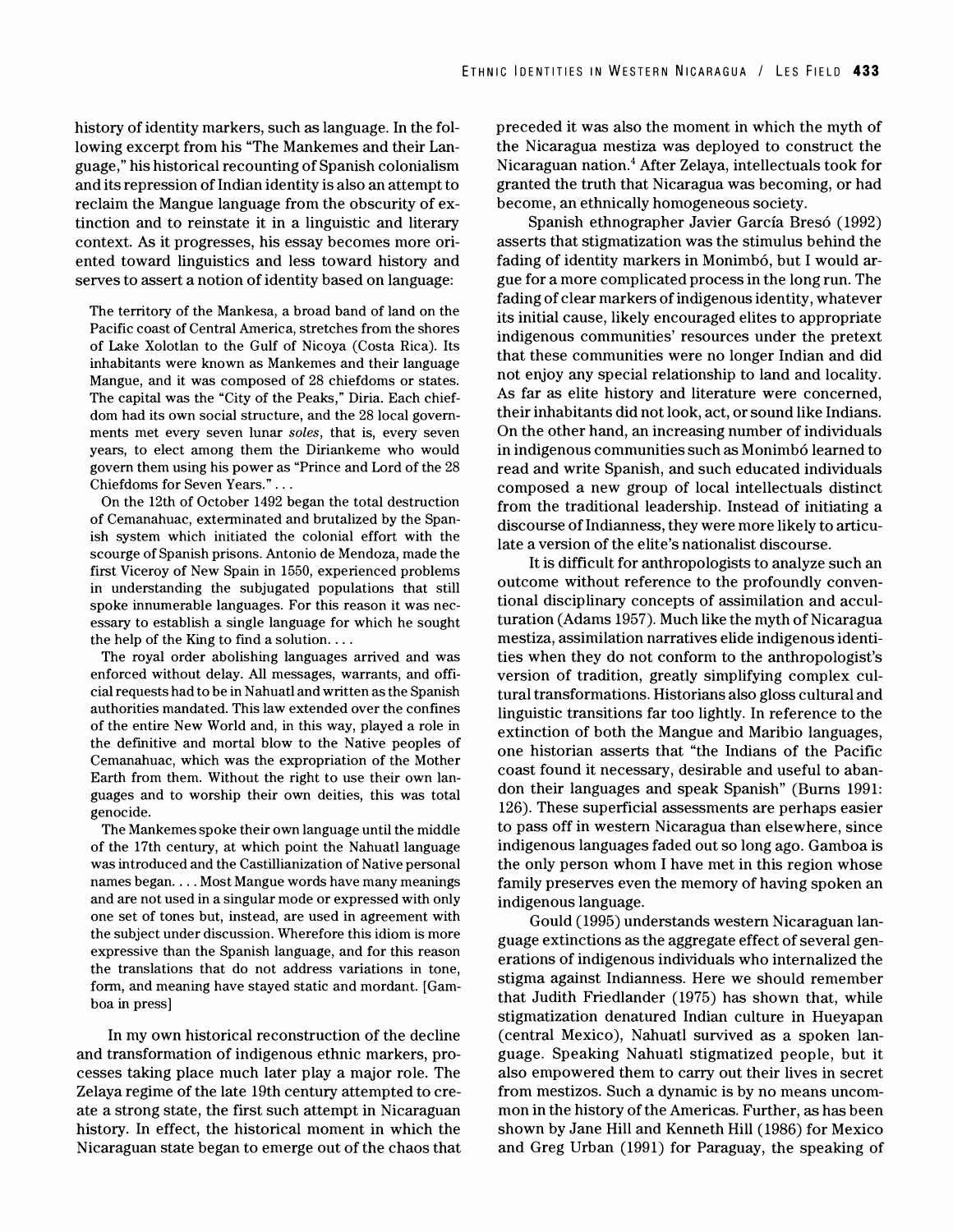"Indian" languages is not necessarily the marker of indigenous identity. An attractive option for a social-constructionist analysis is to disentangle indigenous identities from language survival. If this is done, the survival of each individual community must be explained with reference to divergent and locally specific factors. The people of each of these areas then become different "kinds" of Indians. Some people, such as those from San Juan de Oriente and Monimbó, are Indians because they are artisans and are artisans because they are Indians. This is precisely what San Juaneros say when I ask them about being Indian. Indigenous Monimboseño identity, however, diverges from indigenous San Juanero identity when it comes to their respective relationships with the state. For some western Nicaraguan communities such as Monimbó, the linkage between Indianness and resistance to the state offered a counterweight to stigmatization that facilitated the reproduction of Indian identity from one generation to the next.

Gamboa and I do not concur about the nature of indigenous political institutions around which resistance to the state has been organized. From my perspective, the conquest clearly demolished the political structure of the old chiefdoms *(cacicaxgos),* and by the 18th century indigenous leadership was composed of two institutions. The council of elders *(consejo de ancianos)*  was very likely a pre-Hispanic institution but was one that the Spanish colonial regime transformed in important ways, particularly with respect to gender. Mercedes Olivera (1992) observed that the Spaniards eliminated women from positions of public power. Marcos Membraño Idiaquez (1992) and García Bresó (1992) have shown that the colonial regime also strengthened the ability of particular indigenous families, those whose members cooperated most fully with the Spaniards, to maintain control over the council and to accumulate resources for their benefit. This was especially true for families from whom the colonial authorities appointed the "mayor of the cane" *(alcalde de vara),* the council leader authorized by the silver-headed wooden cane received from the Spanish king. This office continued to exist into the independence period in both Monimbó and in another important indigenous community, Sutiava, but the council persists only in Monimb6 (Membraño Idiaquez 1992). Gamboa is well acquainted with this history, but while I see the institutions of the council of elders and the mayor as arguing for a nonessentialized history of indigenous identity in Monimbó, he sees them as evidence for the persistence of traditional leadership.

We both agree, however, that the emergence of the Somocista state of the early and mid-20th century activated political resistance to the state in many indigenous communities and that this was also the historical period in which the myth of Nicaragua mestiza coalesced. García Bresó (1992) has shown that Monimbó's oppositional history and the stigmatization of Monimboseños by non-Indians in the city of Masaya were the decisive factors congealing Indian identity there. Monimbó, which continued to elect its mayor of the cane, gained a reputation as a dangerous place where guardsmen and police were attacked by drunken Indians and where the population continued to favor their own artisanal goods over the flood of cheap imports that came in as a result of Somocista trade policy. At the same time, the municipal Somocista government in Masaya expropriated the last bits of communal land in Monimbó, according to Membraño Idiaquez (1992). As impoverished artisans and proletarians came to dominate the population of both Monimbó and Sutiava, people in these communities continued to consider themselves Indians. The existence and character of 20th-century indigenous communities thus directly challenged the elite regime of truth about mestizaje in Somocista Nicaragua. These communities were consequently under continuous attack by the Somocista state economically, militarily, and ideologically. Nicaraguan sociologist Mario Rizo Zeledón comments, "If one looks for a body of national literature specifically concerning indigenous communities of the [western] region, we are met with thematics that absolutely ignore their existence" (1992:61). Resistance by indigenous communities to Somocismo was not within the realm of the discussible. Non-Indian Nicaraguans were supposed to rest assured that Indians really had disappeared, even though they continued to label Monimbó and other communities as "Indian."

In the northern highlands, the region of the blackpottery women, the history of indigenous identity and artisanal production clearly diverge, but resistance to the nation-building state is shared with Monimbó and Sutiava. Zelaya's project impacted the indigenous communities in the northern highlands because his aggressive pursuit of economic modernization brought about the large-scale cultivation of coffee by European immigrants in that region, beginning in the 1870s (Williams 1986). Agro-export production of coffee in Nicaragua required the dispossession of the communal lands of Matagalpa Indians, who composed a large percentage of the land owners in the highlands during this period. These intrusions were met by persistent insurrections against the state by the rural Indians. Rose Spalding's (1994) portrait of the weakness of Nicaraguan elites during the first half-century of independence suggests that they may have felt especially compelled to confront, defeat, and disgrace any force they perceived as impeding the progress of their construction of political economy and national identity.

When the majority of Matagalpa Indians lost their land, they not only joined the ranks of semiproletarians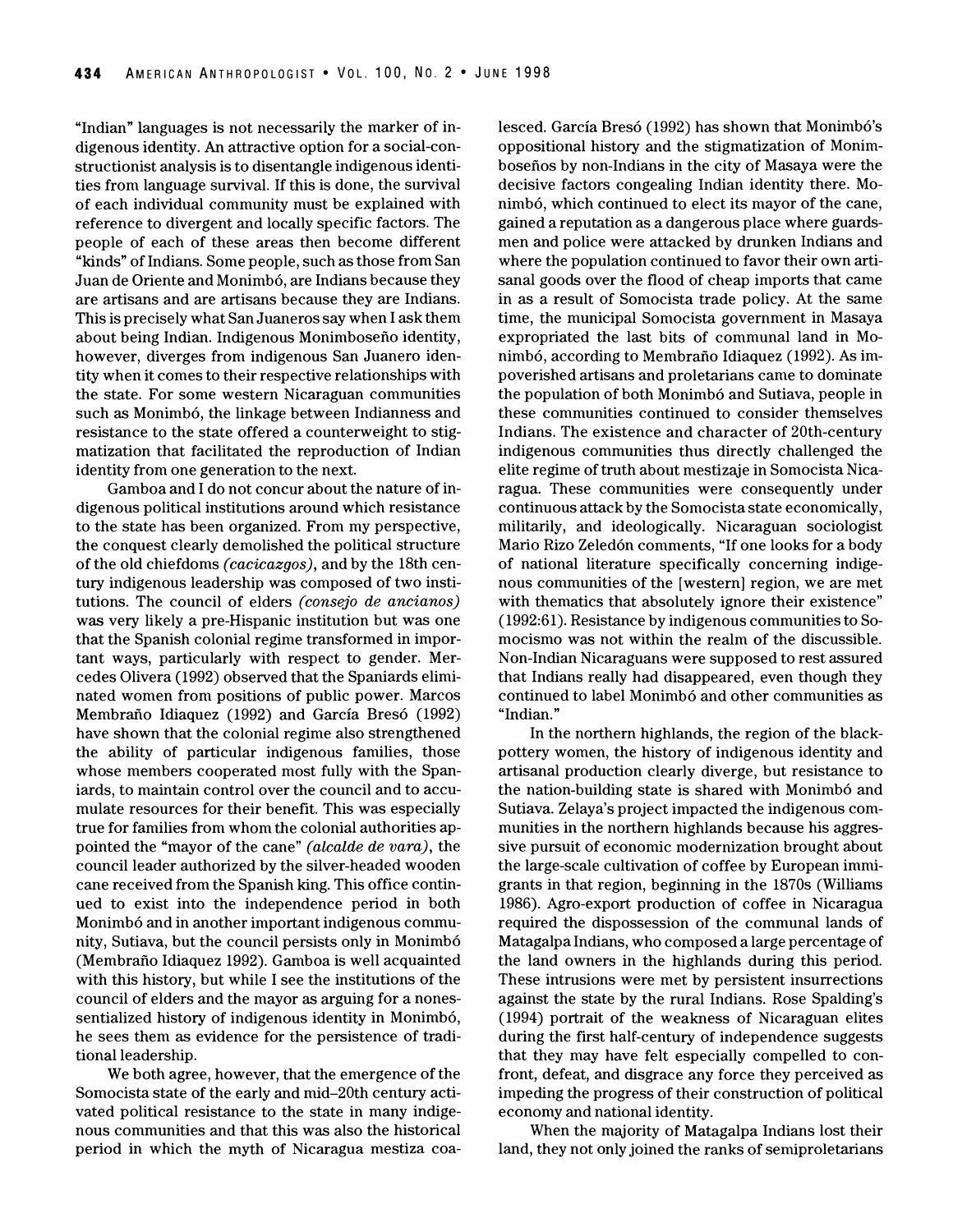working for the benefit of the elite's agro-export coffee capitalism but also became the objects of a new politics of stigmatization (see CIERA 1984). As in the Monimbo region, cultural differences assigned to the category "Indian" became the signs that marked individuals and communities as being outside the nation. In the highlands, Indians occupied a category below the subaltern status of mestizo agricultural workers. Under such circumstances, most Matagalpa Indians abandoned their clothing and other visible markers of Indian identity. At the same time the issues of land, community control over land, and resistance to the domination of export crops became the skeleton upon which the body of indigenous identity hung and still hangs. Thus in the highlands, resistance to the state combined not with artisanal production but with specific relationships to land and farming (even if those relationships persisted mostly in memory) to define the kind of Indian that survived.

There is at least one exception to this picture of the highlands. In El Chile, an isolated village located in rugged terrain east of the city of Matagalpa, the artisanal production of cloth persisted, woven by women from locally grown cotton varieties. Until recently El Chile cloth was brilliantly tinted by vegetable dyes and by weaving together threads from varieties of cotton that naturally have color. Several older women continued to weave cotton cloth clandestinely when the Somocista state outlawed small-scale cultivation and processing of cotton, surely one of the most bizarre and irrational facets of that state's paranoid pursuit of power (Angel and Macintosh 1987). In the 1990s these same women and their children pepper their Spanish conversation with words from either Nahuatl or the Matagalpa language. The oldest people may still have spoken Matagalpa into the 1950s, although the stigmatization of indigenous identity in this region, as throughout western Nicaragua, meant that at the very least Indians ceased to speak it anywhere they might be overheard by non-Indians. Concerning El Chile's Indianness, Christina Hernandez, one of the elderly women who continued to weave under Somocismo, told me, "In the time of the grandmothers, they still used the plant dyes, and also they could speak [the old language]. [We still use] the old kinds of cotton, make this pottery, cook that way [with a *comal*] over there."

In the mid-1980s El Chile's isolation was altered by self-identified mestiza black-pottery women, who facilitated the link between the Sandinista Ministry of Culture and El Chile. Later the black-pottery women helped the El Chile weavers affiliate with the independent artisans' union. This affiliation produced new results in the 1990s, when the involvement of the El Chile villagers with the indigenous movement over issues of land rights led their friends the black-pottery women to affirm and identify with indigenous history in the Matagalpa region.

But this is jumping ahead. Next I deal with the other side of the coin of indigenous transformation: the creation of the mestizo majority who came to outnumber the Indians, of whatever kind, and who became thematically enshrined in state constructions of the Nicaraguan nation.

## **Discourses and Narratives in a Mestizo Country**

Many meanings are attributed to *mestizaje* (or becoming and being mestizo) in the currently burgeoning academic literature on this subject. Here I will refer to and contest mestizaje in three ways: as a process of biological miscegenation; as a process of nation-building which requires that mestizos, as individuals and collectivities, undergo "de-Indianization" in order to accommodate national identity in ways that Indians cannot; and as a process that necessarily creates apanoply of divergent identity positions.

The extreme demographic decline of indigenous peoples in the region that became Nicaragua was accompanied by the sudden emergence of mixed populations. In Léon, Granada, Masaya, Managua, and other colonial cities, peninsular and criollo (American-born) Spaniards ruled, but the majority of the population was composed of groups of people who were not Indians, not Spaniards, and not criollos (see Stanislawski 1983). Most of this population had parents, grandparents, and other more distant ancestors from the indigenous civilizations of the area, as well as from Spain and in many cases from regions of Africa as well. They spoke Spanish, usually mixed with words from indigenous languages, were at least nominally Catholic, dressed in a European style, and from early on were known as mestizos. It is undeniable that these new populations figured importantly in colonial western Nicaragua from an early date (Newson 1987).

For nationalists the fact of biological miscegenation is clearly insufficient to build a national identity; social categories must be manipulated to do so. Likewise, academic analyses utilizing Eurocentric concepts of race have been moderated by realizations that cannot be ignored since Ronald Stutzman's (1981) analysis of Ecuadorian mestizaje. As Claudio Esteva-Fabrigat puts the matter:

Mestizos, or Indians, and even blacks, have not always been categorized by either color or genealogy. There are many cases where they were conferred a Hispanic status just by living in the Spanish way or by being economically strong. Indians become mestizos, and mestizos become whites, when they adopted the Hispanic cultural form. . .. Racial mobility is culturally conditioned. [1995:56]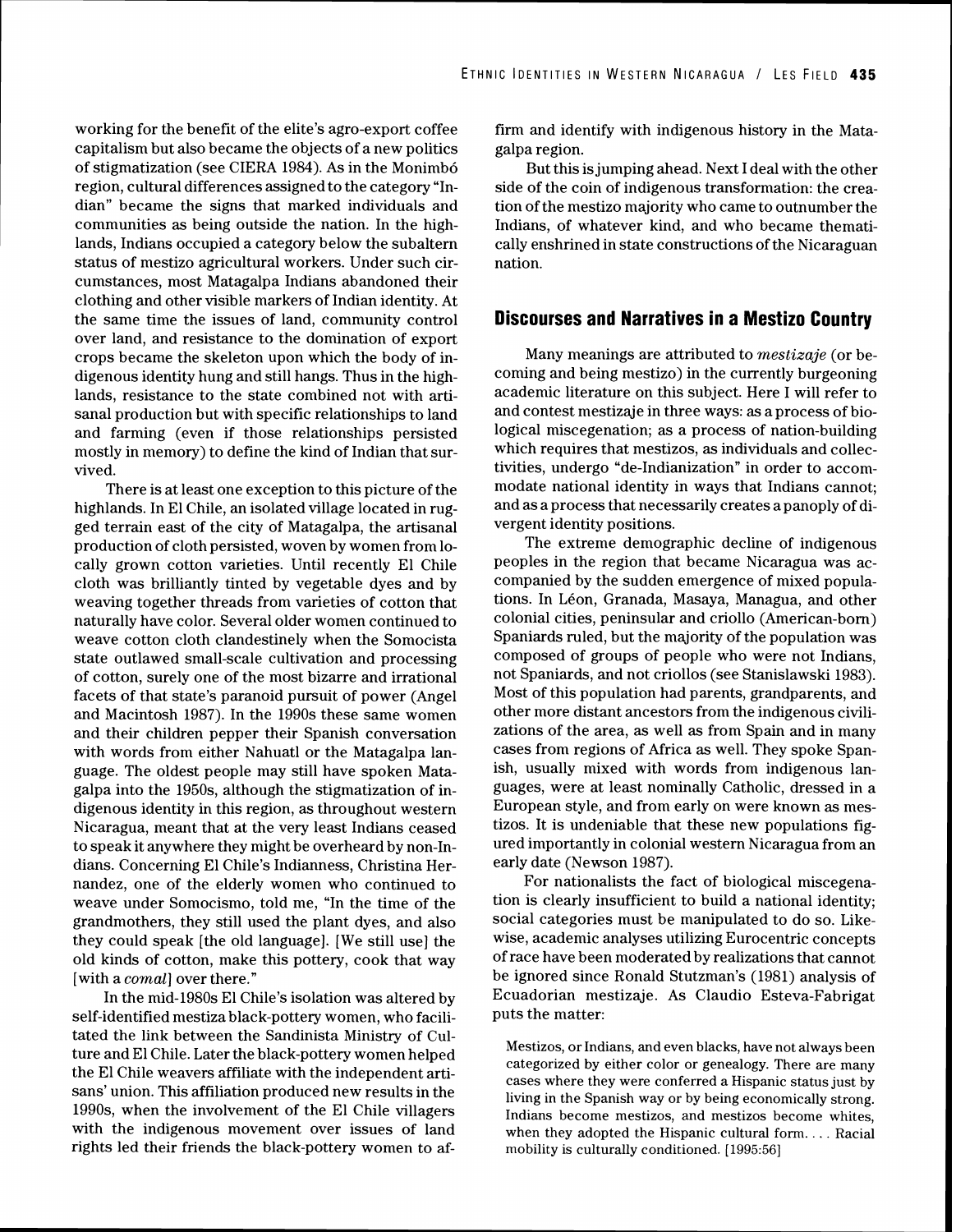The work of Guillermo Bonfil Batalla represents a particularly sophisticated version of the recognition of the cultural nature of mestizaje, grounded in a relational discussion of both Indian and mestizo identity in the specific historical contexts of Spanish colonialism. He stressed that, while there had been considerable mixing of cultural elements among groups, mestizaje had not created "a new culture." Nationalist ideologies eulogized the mestizo as the harmonious fusion of European and Indian, often expressed as the mind of the European with the emotions of the Indian. But Bonfil Batalla viewed the formation of the mestizo as a "de-Indianization," the compulsory loss of the original ethnic identity. What was substituted was "not a new hybrid or mestizo culture that marries the best of two different civilizations [but] plainly and simply . . . a Western model," a modified version of Spanish worldviews and life ways developed by the criollos in their new circumstances (1992:44).

The pejorative view of mestizaje displayed by Bonfil Batalla characterizes much of the post-World War I1 literature, both among North American and Latin American social scientists. Among North American anthropologists a near total neglect of mestizos in countries with large indigenous populations (Guatemala, Bolivia, Peru, and Ecuador) made clear which population was most interesting, complex, and indeed "cu1tura1," for ethnographers. Guatemalan scholar Carlos Guzman-Bockler (1975) used the term *ningunidad* ("nobodyness") to describe mestizos, who, having been stripped of Indian somebody-ness, must be empty and undefined. Frequently, as in the case of Richard Adams (1957), anthropologists ascribed a tragic inevitability to mestizaje, with the accompany loss of interesting Indians. Thus while nationalists and social scientists might share cultural or biological essentialist assumptions, they have not necessarily agreed on the outcome of mestizaje. The simultaneous convergence and divergence between these two discourses is also present in Gamboa's worldview. If, for him, to be Indian is to maintain traditions of leadership and community organization, to be both rebellious and stigmatized, and, alternatively, to work as an artisan or own and farm land communally, then mestizo identity is distinguished by the absence of such behaviors and traditions. I learned about his perspective in 1993 during a field trip that he called "A Trip to Mestizo Country." An excerpt from my notes follows:

Flavio, Elwin, and I walked out into the fields leading away from don Hemando's house toward the bluffs overlooking the lake. These fields formed part of the terrain that the campesinos were newly cultivating, land that had only grazed cattle since the Spaniards arrived, Flavio remarked. We were looking for bits of old pottery. We didn't have long to wait. Strewn over the land and, as we soon saw, over the

several hectares all around us, we found thousands of broken pots, smashed to fragments by the tractors that the campesinos had rented to prepare the land for planting. The more we walked, the more we found. "There's enough here to fill four museums," Flavio said mournfully. Elwin and I busied ourselves collecting fragments painted with intricate white, black, and red designs. The tractors had done heavy-duty work, because among the bits of pots we noted large metates and grinding stones carved from heavy basalt rock, also pulverized by the agricultural machinery.

As we walked stooped over the ground, I saw that the campesinos had plowed these fields literally to within centimeters of the rim of bluffs that descended precipitously hundreds of meters to the lake's surface.

"Don Flavio," I said, "these people must notice that all the soil is being washed down these cliffs when the rains come. Why don't they leave a few trees or just some plants here at the rim to protect their soil?"

We had just found a tripod pot broken into about eight pieces, the first specimen we'd encountered for which there was any hope of piecing it back together. Flavio put the pieces into my backpack and peeled one of the oranges I had carried for Elwin.

"This is the work of the mestizo," he said finally. "Our campesinos don't value our past, don't value this land anymore. They are just thinking about today, about their  $\emph{guarito}$  [rum]. The government of doña Violeta [Chamorro] says there is no money to save this history. But they have money for other things. That's what mestizaje did to this people."

This terrible view of mestizaje contrasts with other encounters that I have had with Gamboa, where it was possible to discover a less rigid boundary between Indian and mestizo, in effect calling into question his own categories and those of others. One direction to take in addressing these categories is to show the extent to which the conceptualization and lived behaviors of mestizo and Indian are in perpetual flux. In a conversation I had with Gamboa regarding his own standards for defining Indian identity in western Nicaragua, he spoke about the importance of knowing family history and showed me passages like the following one, reprinted from the Archivo General de Centroamérica in Guatemala City:

#### The Mestizo Antonio de Gamboa Solicits Recognition of his Status

Captain Don Antonio de Gamboa, citizen of León, in the province of Nicaragua, by letter of the law, appears before your Highness and declares that I am the descendant of the first caciques of the town of Subtiava [sic], enjoying the special privileges of my ancestors in possession of which I have lived all of my life which is justifiable through the information that dutifully and under the necessary oaths before you that which I request to be in my possession the Royal Cedula that your Majesty was moved to dispatch to generally favor all the caciques and [that] my ancestors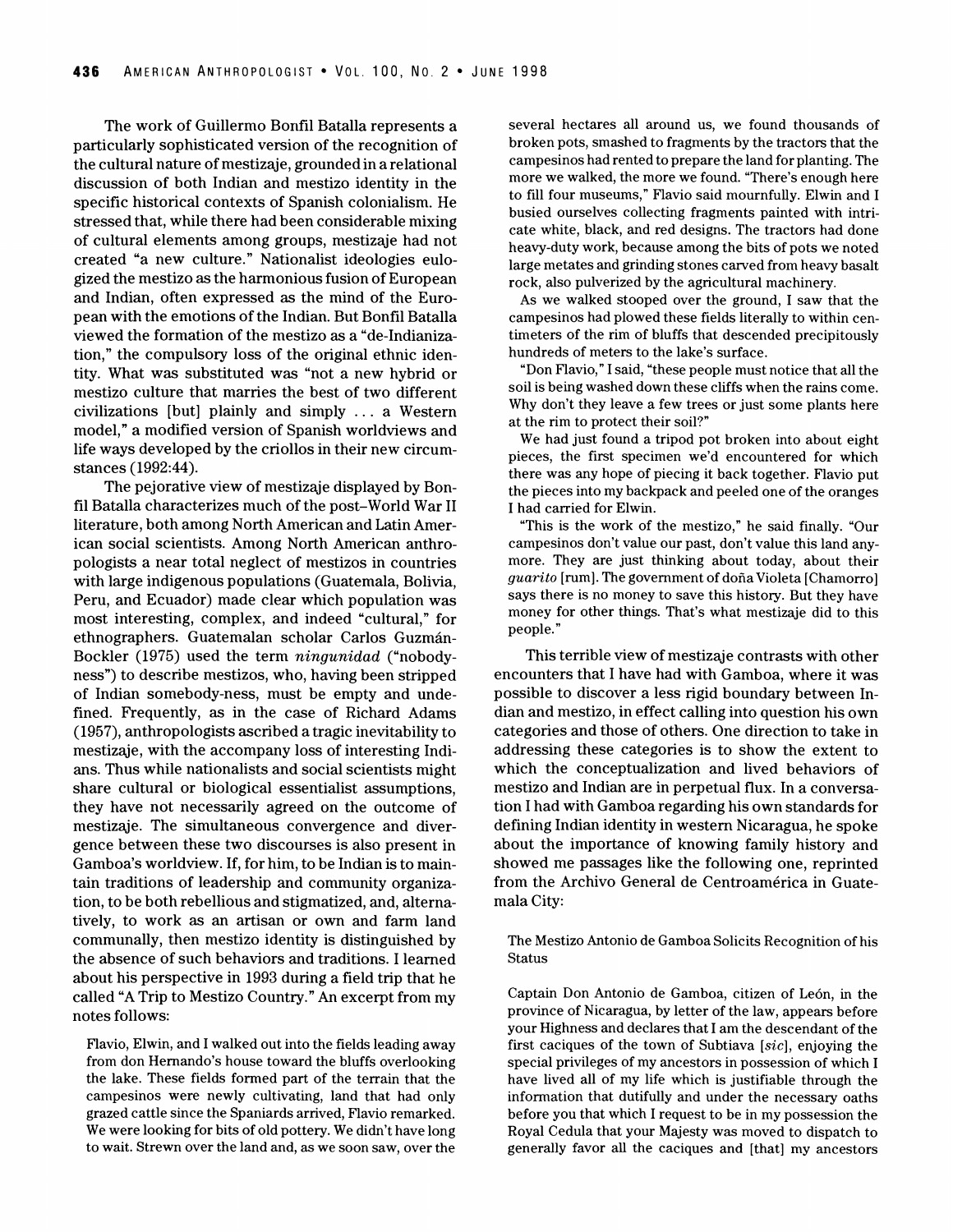inherited from one to the nest [generation] which documents the purity of our blood as an expression of our heritage,. . . and I ask that the original [documents] be returned to me. [Romero Vargas 1388:490]

Such documentation, as far as I can see, establishes the rights of people who are already mestizos but whose indigenous ancestry legitimizes their claim to nobility before colonial authorities. But Gamboa used these passages to show me just how indigenous his family has been for centuries. Thus a relationship to authority which marked mestizo identity in the 17th and 18th centuries has come to substantiate Indian identity in the 20th.

Such plasticity has long been evident in the Andes, where the bowler hats, woolen shawls, and old-fashioned dresses of colonial times have centuries later become the embodiments of Indian identity. Anibal Quijano (1980) described the intermediary stage between rural Indian and urban mestizo identities in Peru occupied by cholos, urban migrants currently in the process of de-Indianization. Cholos differ from Indians (who are by definition outside of national society) and from mainstream urban citizens, in their distinctive but changing dress and in linguistic and occupational traits that mark them as an ethnoclass apart: Indians who are almost but not quite Indians anymore. Marisol De la Cadena has drawn out this description much further, finding that in contemporary Cuzco,

drawing analytic boundaries (no matter how fluid) between present day "Indians" and "mestizos" is inaccurate and dismissive of subordinate definitions of both identities as relative social conditions. Among indigenous Cuzqueños calling someone mestizo/a (or Indian) is fixing momentarily (but only so) a point of reference inherently and fluidly related to Indian (or mestizo/a).... In Cuzco, de-Indianization is the process of empowering indigenous identities through economic and educational achievements, and displaying this identity in regional events of popular culture that take place ubiquitously in urban and rural stages. [1996: 1381

In Nicaragua, the radical nationalism of Augosto C. Sandino, whose forces controlled much of the northern highlands in the late 1920s and early 1930s, went partially down the road to developing alternative versions of Nicaraguan mestizaje which transgressed the Indianmestizo boundary. Sandino's nationalism had been influenced by his exposure to the indigenismo of the Mexican revolution, during a sojourn in Tampico. He referred to the people of Nicaragua and all Central America as "Indo-Latins," "Indo-Hispanics," or "Indo-Americans." On the one hand, he said, "I am a Nicaraguan, and I feel proud because in my veins circulates, more than anything else, Indian blood. . . . My highest honor is to have arisen from the bosom of the oppressed, who are the soul and nerve of the Race" (quoted in Ramirez

 $1981:144$ ).<sup>5</sup> But he also said, "I used to look with resentment on the colonizing work of Spain, but today I have profound admiration for it.... Spain gave us its language, its civilization, and its blood. We consider ourselves the Spanish Indians of America" (quoted in Ramirez 1981:48; Belausteguigoitia 1981:200). Sandino elaborated a nationalism of perfect harmony between Indian and Spaniard, one that suggested de-Indianization need not occur. Instead, he saw Hispanic traits as additions to continuing Indian traditions. This is the fusion that Bcnfll Batalla argues never occurred. Because Sandino lost, we cannot know what his version of the marriage between mestizaje and nation-building would have meant for the indigenous communities of the early 20th century. But his transgression of the mestizo-Indian border in western Nicaragua is resonant with recent academic work and with some of Gamboa's discourse. Jorge Klor de Alvz, for example, emphasizes that "different forms of colonialism . . . are likely to create different forms of mestizaje." He adds that

the chameleon-like nature of mestizaje-Western in the presence of Europeans, indigenous in native villages, and Indian-like in contemporary United States barrios-is its crucial characteristic. It is the result of the ambiguous ethnic spaces that appeared in the wake of the demographic decimation of the indigenes, the introduction of enslaved Africans, and the extensive immigration of Europeans. [1995:253]

Calling mestizaje "chameleon-like" suggests a certain opportunistic will behind the transformative nature of mestizo identity but does not describe how the choices of individuals and groups change through time in places such as Nicaragua. A better description may be found in narratives from the pages of Gamboa's family notebooks. In one of these, his great-great-grandfather attends a large gathering of people from indigenous communities located in the Pacific littoral. The telling weaves together many people's memories, and the memories of one generation also become the memories of those that follow. Even so, the realm of individual taste and preference assumes at least as important a role as that played by "tradition." Clear lines are not drawn around "Indian" or "mestizo." The image of the marimba, a musical instrument of African origin but identified firmly with indigenous cultures from Mexico to Nicaragua, ubiquitous at Indian festivals but disliked by Gamboa's Indian ancestor, emerges as a multidimensional metaphor for the intertwining of Indian and mestizo in western Nicaragua. $6$ 

Both trait-driven schema and rigid ethnic boundaries are inadequate to account for the historical specificities of identities in western Nicaragua. If mestizos are mestizos, Indians are also mestizos. Artisanal production, "traditional" government, particular dances and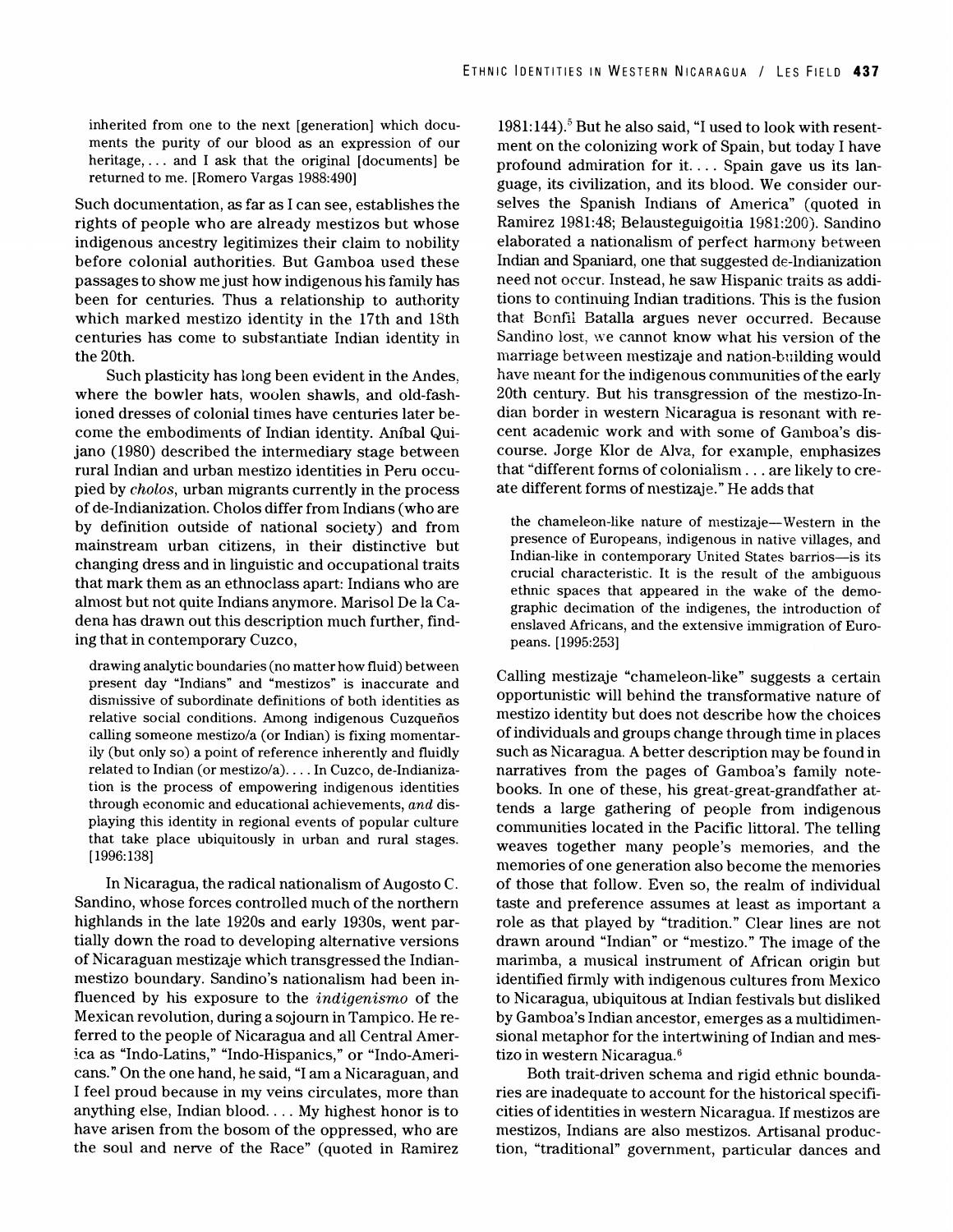musical instruments, the performance of popular drama, and community solidarity in resistance to the state may describe Indian communities in western Nicaragua, but not all of these traits apply to all Indian communities. Indigenous Sutiava is not a center of artisanal production, and San Juan de Oriente has not been a focus of resistance to the state. Moreover, many of these traits apply to non-Indian communities: all of Masaya, and not just Monimb6, repeatedly rose against Somoza. Non-Indians make pottery and other artisanry elsewhere in western Nicaragua, and the marimba is played and popular drama is performed outside indigenous communities.

The understanding that mestizaje is fluid and that Indian and mestizo identities overlap in a manner that shapes the historical emergence of different kinds of Indians and different kinds of mestizos is already present in Gamboa's discourse. For him fluidity is ultimately evidence for the strength of tradition. The resemblance between such an understanding and contemporary work by Chicana intellectuals (see Alarcón 1990; Anzaldúa 1987), exploring and celebrating the multiplicity of mestiza identities in the political/cultural/sexual borderlands between Mexico and the United States, only briefly creates a comfort zone for the social constructionism of metropolitan intellectuals such as myself. There is a difference between exploring the tensions in Gamboa's discourse and his actual leadership (and that of other local intellectuals) in the indigenous movement of the 1990s.' In the latter context Gamboa's discourse remains a counternarrative to the elite's myth of Nicaragua mestiza. But there are prices to pay for such leadership, in terms of both the kinds of Indians who are willing to join such a movement and the implications for how far such a movement can go in its struggles with the Nicaraguan state.

# **The Limitations of Counternarrative**

The extensive participation of indigenous communities in the uprisings that defeated Somocismo posed conceptual challenges to Sandinista historiography, which had attempted to negotiate a marriage between Sandinista class analysis and the utopian indigenismo of the Minister of Culture, Ernesto Cardenal (see Institute for the Study of Sandinismo 1981). The Sandinistas attempted to categorize the indigenous communities that helped them as revolutionary classes rather than as insurrectionary communities, thereby eliding the ethnic factor (Field 1995). Their internalization of central themes from the myth of Nicaragua mestiza may have been related to the class origins of the Frente's leaders, which both Carlos Vilas (1992) and Samuel Stone (1990) have described as predominantly upper class and intertwined with the same Leonese and

Granadino elite lineages that have dominated Nicaragua since before independence. When the Sandinistas joined forces with Indian communities to bring down the Somocista state, even the partial acknowledgment of the existence of such communities necessarily unraveled one facet of the myth of Nicaragua mestiza. Sandinista guerrilla leader and revolutionary comandante Omar Cabezas detailed his experiences organizing in Sutiava:

Our work in Subtiava [sic] took off like wildfire, . . . [alnd we started presenting the image of Sandino. .. .The Indians had a leader, an historical figure, who more than any other was representative of their people: Adiac. We presented Sandino as an incarnation of Adiac, then Adiac as an incarnation of Sandino, but Sandino in light of The Communist Manifesto, see? So from shack to shack, from Indian to Indian, ideas were circulating: Adiac .. . Sandino .. . class struggle ...vanguard FSLN. Gradually a whole movement was born in Subtiava. [1985:36-371

Cabezas's reference to Adiac, the last cacique of Sutiava, has not been forgotten by contemporary intellectuals from this community, such as Enrique de la Concepcion. He told me, "The fact that the Frente could respect our history kept our relationship with the Frente very close for a long time." Maria Josefina Jarquin Moreno, an Indian leader from Matagalpa, stated that "during the [Sandinista] decade we have just experienced, we learned, in one form or another, to participate in political processes." These two individuals and others were introduced to politics by joining the Asociacion del Trabajadores del Campo (Association of Rural Workers), the organization of the poorest (and often landless) people of the Nicaraguan countryside. The experience of local organizing, both to attract scarce state resources and to oppose state policies deemed inappropriate or misguided, profoundly affected many communities, including indigenous ones, and spawned new generations of local leaders or intellectuals during the 1980s. Some of these became leaders of the indigenous movement in the 1990s.

The alliance between Sandinista class ideology and Cardenal's indigenismo failed with indigenous communities because it romanticized Indianness without addressing the stigma of being an Indian. The Monimbosefios did not need validation for their Indian identity and rejected it; the San Juaneros found indigenista discourse patronizing and not particularly useful for their needs. Still larger problems arose among the Miskitu on the Atlantic Coast. As Charles Hale (1994) observes, the Frente expected the Miskitu to think and behave like an oppressed class that would seek its liberation in the national revolutionary transformation.

The success of the Miskitu in legitimizing their identities and agendas during the last years of Sandinismo owed a great deal to North American Indian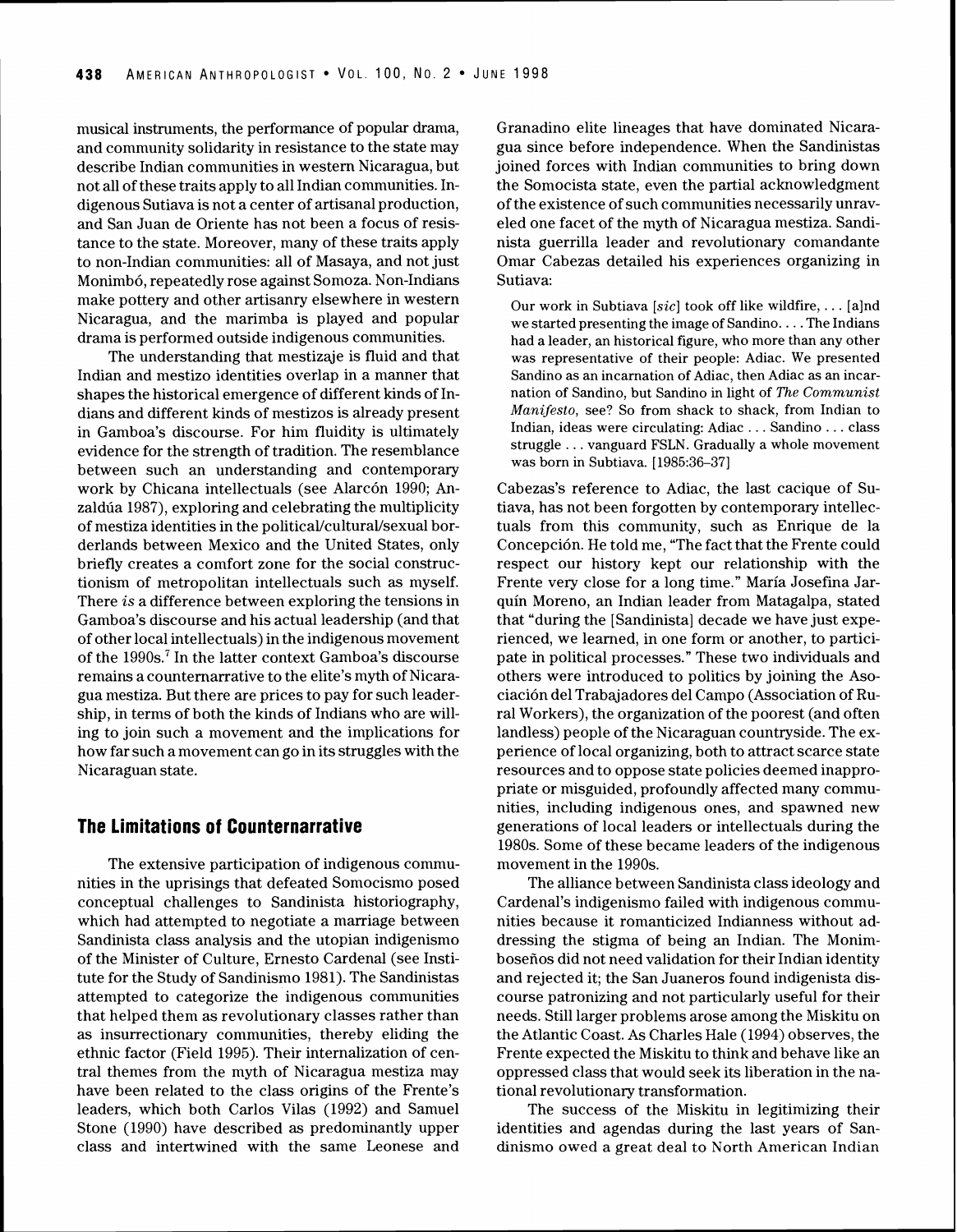organizations such as the American Indian Movement (AIM) and Akwesasne Notes. Although a relatively small indigenous minority, they succeeded in establishing their right to negotiate over land and community, even regional, autonomy. They established an important precedent for the indigenous communities of the western region, but they were taken aback by later organizing efforts in the western communities. Gamboa describes several scenes in the early 1990s during which delegations of indigenous leaders from Monimbó, Sutiava, and the northern highlands surprised Miskitu leaders by showing up for meetings with pan-Indianist leaders who were trying to organize for the Columbus quincentennial. Gamboa told me:

It is for certain that they [the Miskitus] didn't believe we existed anymore, just like the mestizos here [in the western region] didn't believe it. . . .It was us, here in the western part, who did the work to organize for the quincentennial, and we also forced the UNO [Unión Nacional Oposítora, or United National Opposition to include a Parlamento Indígena of our leaders in the Casa del Gobierno. It's true that the revolution did not help indigenous communities develop. This is very ironic, because the participation of the indigenous communities of the Pacific was decisive in the Sandinista triumph. The Frente recognized the rights of Indians only on the Atlantic Coast; the *costeños* were against the revolution, but they got autonomy. The Indians of the Pacific were always in favor of the revolution, but they got nothing. Now [after the defeat of the Sandinistas] it is up to us in the indigenous communities [of the western region] to investigate our situation. Where are the titles to our lands? Why did our languages disappear?

Pan-indigenous organizations from Latin America exercised a direct influence in western Nicaragua through their sponsorship of a Nicaraguan section of the Parlamento Indigena de America (Indigenous Parliament of America), organized to commemorate the quincentennial of Columbus's arrival in the Caribbean. Pan-hemispheric organizations reached the high tide of their influence on the western Nicaraguan movement when the Third Continental Meeting of Black, Indigenous, and Popular Resistance was held in Managua, October 6-12, 1992.

While struggles over land compose the substance of many if not all indigenous movements throughout Latin America, there are several movements that contextualize such issues within an overall demand for reconstructing the nation and national identity, including the indigenous confederation CONAIE (Confederation de las Nacionalidades Indigenas del Ecuador) in Ecuador (see CONAIE 1989), the sprawling Mayan movement in Guatemala (see Warren 1992, 1996), and the EZLN (Ejercito Zapatista de Liberación Nacional) in Mexico (see Gossen 1996; Ouwenweel 1996). One might, however, argue that the condition of being a minority has

dictated that the indigenous movement in Nicaragua must be a movement struggling for minority rights, yet the indigenous movement in Colombia, also representing a small minority in that country, has been linked to a broad effort to reconfigure the Colombian nationstate (see Field 1996).

The public discourse of indigenous intellectuals such as Gamboa, de la Concepcion Fonseca of Sutiava, Jorge Hernandez of Sebaco, and others is dominated by the struggle for land, particularly land in a communal form, and for community development through government support for infrastructure and education. Their movement thus responds specifically to the exigencies facing indigenous communities in the northern highlands and the northern Pacific coast. These communities, in the main small villages of farming folk but also including the large urban barrio of Sutiava, are located in zones of historically heavy agro-export production and massive concentration of land ownership at the expense of communal lands. Notwithstanding important differentiating factors between Sutiava, Monimbó, and rural highlands communities in the Matagalpa region, I found a common thread in their search for original titles to lands and in battles with municipal authorities who refuse to recognize either the legitimacy of indigenous land claims or the rights of the indigenous community to participate in local government (see also Rizo Zeledon 1992).

With respect to the experiences, problems, and aspirations of artisans in indigenous communities where their activities are economically dominant. the relevance of the contemporary indigenous movement in western Nicaragua is far less clear. Monimbó's involvement with the indigenous movement does reflect a desire within that community to regain long-lost lands in the hilly countryside south of the barrio. But I would contend, and Gamboa has agreed, that Monimbó's involvement may derive just as much from its historical opposition to a succession of Nicaraguan state-building efforts, opposition that the indigenous movement offers in the 1990s. For San Juaneros who are neither engaged in a struggle over land nor define their particular indigenous identity by historical opposition to the state, the movement offers little of interest. My attempts to draw them into a discourse about identity (mestizo, indigenous, or any combination thereof) have been met by a consistent response, drawing my attention back to their daily lives as potters.

"What do you mean by indigenous identity, Les?" Agustin Amador asked me at his house. He was not necessarily tired of the topic, which we had been discussing for two weeks already. But he seemed to enjoy turning the questions back on me in front of Gamboa.

"Language, beliefs, dress, that sort of thing," I responded automatically.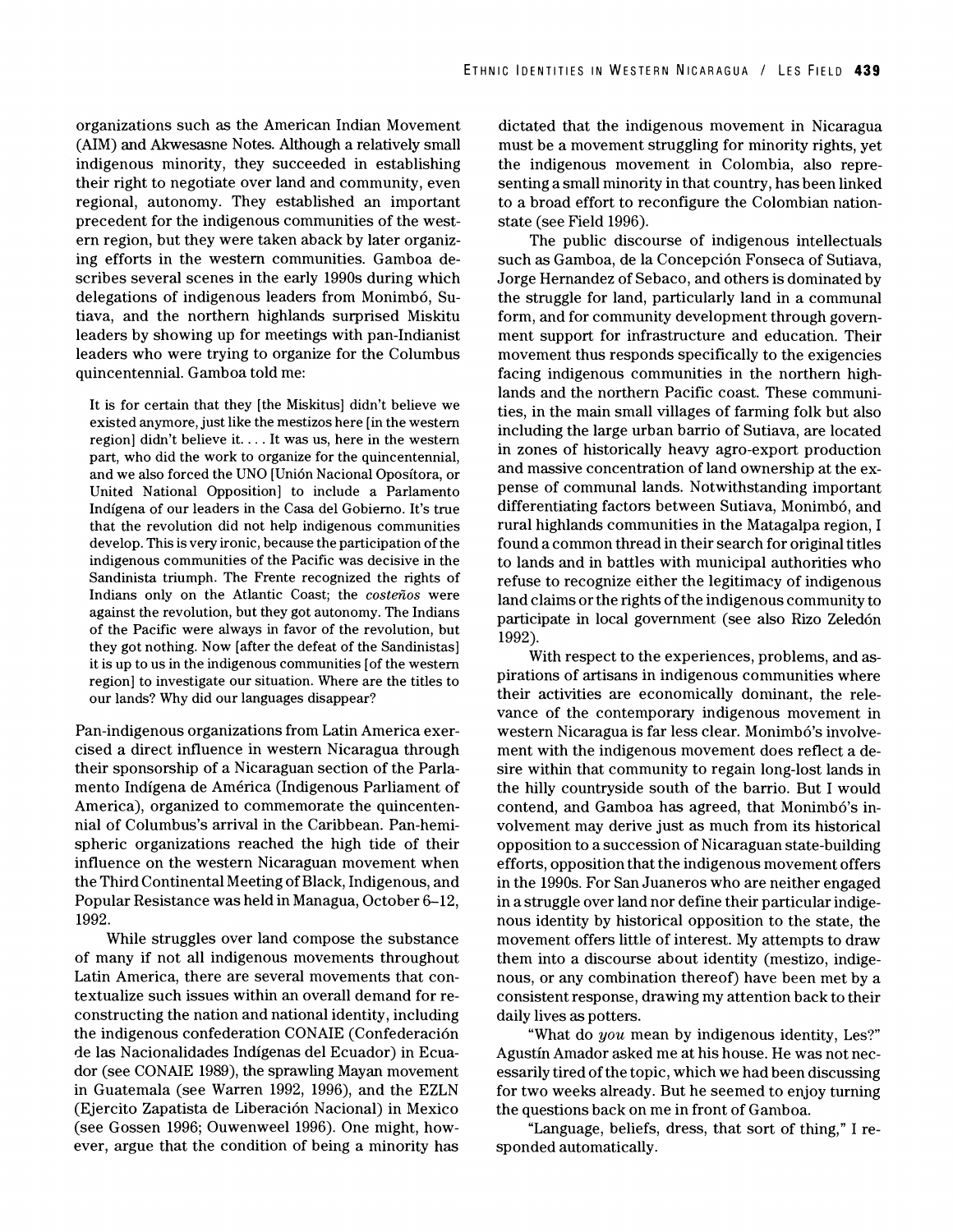"There is none of that here," Agustin replied dryly. "Here, we are potters, the old families that have always lived here, and the newer families as well. Pottery is being Indian. But pottery is what we do, and being Indan is not really our concern."

Catalina Bracamonte remarked, "I guess being a Bracamonte, in my family, that means you are a potter. And if you are a potter here, you are an Indian. Although some people don't like to be called Indian, Les, I'll tell you that, well, this is what we are."

Juanita Bracamonte laughed at the subject when I brought it up. "You know that already," she observed. "Here in San Juan, we make pottery. That's enough said about our identity."

These laconic and tolerant remarks contrast with what I have found among the women who make cerámica negra. These formerly vociferous critics of the indigenismo of Cardenal's Ministry of Culture once proudly defended their mestizo origins of their craft. In the 1990s the black-pottery women can potentially gain from a relationship with the indigenous movement because of the movement's high profile in the north. The reconfiguration of the history of their craft in their cooperative's pamphlet underscores their realignment: "Cerámica negra has been dated by archaeologists to the Formative Period (1500 BC-400 AD).... Cerámica  $Negra$  has experienced the phenomenon of cultural persistence, maintaining in virtually the same form technical and esthetic roots [derived from] aboriginal culture" (Sociedad Colectiva de Ceramica Negra 1990). In Matagalpa, unlike San Juan, artisanal production has become a reinvigorated sign of indigenous ethnic identity. This has become true both for the people of the El Chile, who are like other indigenous people in Matagalpa struggling to recover communal lands, and for urban mestiza artisans who have decided to validate their craft as indigenous in the sociocultural milieu of the post-Sandinista state, which is decidedly hostile to artisans and artisanal production.

The lack of San Juanero interest in the indigenous movement does not discredit the movement, but it does underscore that the movement's themes are irrelevant to some of the kinds of Indians who survived into the 20th century. The counternarrative promoted by the indigenous movement challenges the myth of Nicaragua mestiza but also acknowledges one of its assumptions: the boundary between Indian and mestizo. To this extent it reifies the myth rather than undermining it as a regime of truth. In post-Sandinista Nicaraguan research, the persistence of indigenous identity is understood through fairly conventional analyses of essential cultural traits and ethnic markers. Membrafio Idiaquez (1992), for example, concludes that the persistence of ritual, traditional community organization such as the consejo de ancianos and the alcalde de vara, artisanal

production, and the institution of communal land are among those objectively observable traits responsible for maintaining indigenous identity in Monimbó and Sutiava. He argues further that "what has made possible the creation and recreation of a historical and sociocultural continuity between the present and the pre-Columbian past of the Sutiava and Monimbo communities is the persistence of systems of clan and lineage-based  $kinship" (1992:141, emphasis in original)$ 

In the same volume in which Membraño's article appeared, Alessandra Castegnaro de Foletti (1992), an Italian anthropologist who has worked in Nicaragua, essentializes the pottery making of La Paz Centro as an indigenous "Chorotega" tradition. Such a position resembles the indigenismo promoted by Cardenal's Ministry of Culture, which was resoundingly rejected by the San Juanero artisans in the 1980s. The temptation to legitimize indgenous persistence in western Nicaragua through the identification of cultural boundaries emphasizes the profound entrenchment of the knowledge assumptions on which regimes of truth such as the myth of Nicaragua mestiza are built. Even Gould's work, which has turned the myth on its head, still relies on a sociocultural boundary line between Indian and mestizo which sets Indians outside the nation and mestizos within.

### **Concluding Words**

To decisively undermine the myth of Nicaragua mestiza would require local intellectuals and social movements to radically reconstruct the meaning of mestizaje and would thereby redefine Nicaraguan national identity for all the peoples within its borders. This is not the purpose of the contemporary indigenous movement in the western region, as I have shown. Thus the truths of the myth of Nicaragua mestiza and the selfconfirming knowledge that it produces remain in relatively good health. A more equitable imagining of Nicaraguan national identity remains possible, however, as is demonstrated by the example of Latin American indigenous movements that do aim to reconstruct national identity. The activism and complexity of the work of local intellectuals such as Gamboa, as well as the insistence by the San Juaneros and perhaps other communities that their collective identity is not rigidly bound, may yet realize that possibility.

#### **Notes**

*Acknowledgments.* This article is based on fieldwork carried out in 1984-85, funded by a dissertation grant from the National Science Foundation; in 1993, funded by the School of Liberal Arts at the University of New Hampshire; and in 1996, funded by the Tinker Foundation and the Latin American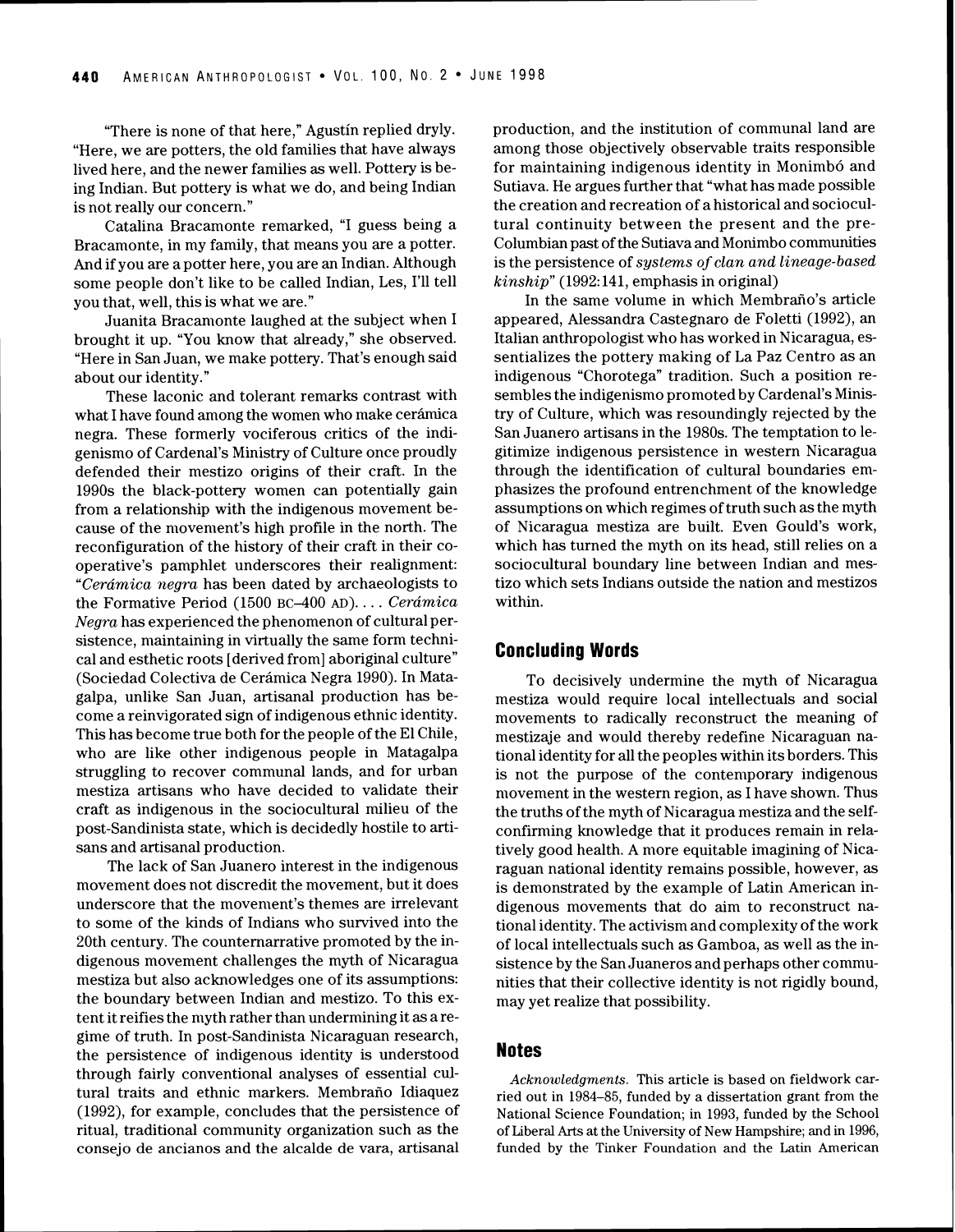Institute at the University of New Mexico. I would like to thank Carol Smith, Charles Hale, Carole Nagengast, Louise Lamphere, Nina Glick Schiller, Jeffrey Gould, Michael Kearney, and the *American Anthropologist* reviewers for their constructive criticisms. I also thank friends and colleagues in Nicaragua: Orlando Gallegos, Juanita Bracamonte, Catalina Bracamonte, Agustin Amador, Maria Josefina Jarquin Moreno, Enrique de la Concepcion, Christina Hernandez, and especially Flavio Gamboa.

1. By "western Nicaragua" I mean the Pacific coastal plain, the northern highlands, and the interior plateau, which constitute the entire country minus the Department of Zelaya, also known as the Atlantic Coast. The colonial history and ethnic composition of the Atlantic Coast is utterly distinct from that of western Nicaragua, shaped by the former's historic incorporation into the British Caribbean and, later, the economic sphere of U.S. domination.

2. All translations from Spanish-language texts, documents, and interviews are mine.

3. *Indigenisrno,* a term used from Mexico to Argentina, connotes reverence, usually heavily romanticized, for the pre-Columbian civilizations of Latin America. In postrevolutionary Mexico, indigenismo became official state policy and was implemented by bureaucracies dealing with Indian communities and artisanal production. The policies toward Nicaraguan artisans carried out by the Sandinista Ministry of Culture were directly influenced by the Mexican indigenista bureaucracy (see Field in press).

4. A violent rivalry between the elites of the colonial cities of Léon and Granada prevented the Nicaraguan state from coalescing in any substantive manner until the Zelaya regime.

5. Ramirez took this quote from Selser's classic work on Sandino (Selser 1958:248). The original manifesto was written by Sandino and dated July 1, 1927.

6. The entire text of this story is found in *The Grimace of Macho Raton: Artisans, Identity, and Nation in Late* **Twen***tieth Century Western Nicaragua* (Field in press).

7. The National Federation of Indigenous Communities (FENACIN) and the Indigenous Black Peoples' Movement, of which Gamboa became the secretary-general, were rivals on the national level. Local rival organizations also surfaced, particularly in the Matagalpa region; Gamboa maintained his particular loyalties among these. In response to indigenous organizing on both coasts, the UNO government seated a representative delegation from several of these indigenous organizations in the newly created Comision de Asuntos Etnicos y de las Comunidades Indigenas (Commission for Ethnic Affairs and Indigenous Communities), part of the National Assembly. As of 1995, the commission had done little to address the basic demands of the indigenous movement.

#### **References Cited**

Adams, Richard

1957 Cultural Surveys of Panama-Nicaragua-Guatemala-El Salvador-Honduras. Washington, DC: Pan-American Sanitary Bureau, Regional Office of the World Health Organization.

Alarcón, Norma

1990 The Theoretical Subject(s) of This Bridge Called My Back and Anglo-American Feminism. *In* Making Face, Making Soul/Haciendo Caras. Gloria Anzaldúa, ed. Pp. 356-369. San Francisco: Aunt Lute Foundation.

Angel, Adriana, and Fiona Macintosh

- 1987 The Tiger's Milk: Women of Nicaragua. New York: Henry Holt and Co.
- Anzaldúa, Gloria
	- 1987 Borderlands/La Frontera: The New Mestiza. San Francisco: Aunt Lute Foundation.

Belausteguigoitia, Ramón de

1981 Con Sandino en Nicaragua: La hora de paz. Managua: Editorial Nueva Nicaragua.

Bonfil Batalla, Guillermo

- 1992 Decadencia y auge de las identidades. Tijuana, Mexico: El Colegio de la Frontera Norte.
- Bums, E. Bradford
	- 1991 Patriarch and Folk: The Emergence of Nicaragua, 1798-1858. Cambridge, MA: Harvard University Press.
- Cabezas, Omar
	- 1985 Fire from the Mountain. New York: Crown Publishers.

Castegnaro de Foletti, Alessandra

- 1992 La alfareria tradicional de La Paz Centro. *In* Persistencia indigena en Nicaragua. Pp. 145-195. Managua: Centro de Investigaciones y Estudios de la Costa Altantica, Universidad de Centro America.
- CIERA (Centro de Investigaciones y Estudios de la

Reforma Agraria)

1984 Nicaragua y por eso defendemos la frontera: Historia agraria de las Segovias occidentales. Managua: Centro de Investigaciones y Estudio de la Reforma Agraria and Ministerio de Desarollo Agropecuario y Reforma Agraria.

CONAIE (Confederacion de las Nacionalidades Indigenas del Ecuador)

- 1989 Las nacionalidades indigenas en el Ecuador. Quito: Ediciones Tincui-Abya-Yala.
- Cuadra, Pablo Antonio
	- 1981 El Nicaragiiense. Managua: Ediciones El Pez y El Serpiente.
- De la Cadena, Marisol
	- 1996 The Political Tensions of Representations and Misrepresentations: Intellectuals and Mestizas in Cuzco (1919-1990). Journal of Latin American Anthropology 2(1):112-148.

Esteva-Fabrigat, Claudio

1995 Mestizaje in Ibero-America. Tucson: University of Arizona Press.

Field, Les

- 1994 Who Are the Indians? Reconceptualizing Indigenous Identity, Resistance, and the Role of Social Science in Latin America. Latin American Research Review 29(3):237-248.
- 1995 Constructing Local Identities in a Revolutionary Nation: The Cultural Politics of the Artisan Class in Nicaragua, 1979-90. American Ethnologist 22(4):786-806.
- 1996 State, Anti-State, and Indigenous Entities: Reflections upon a Páez Resguardo and the New Colombian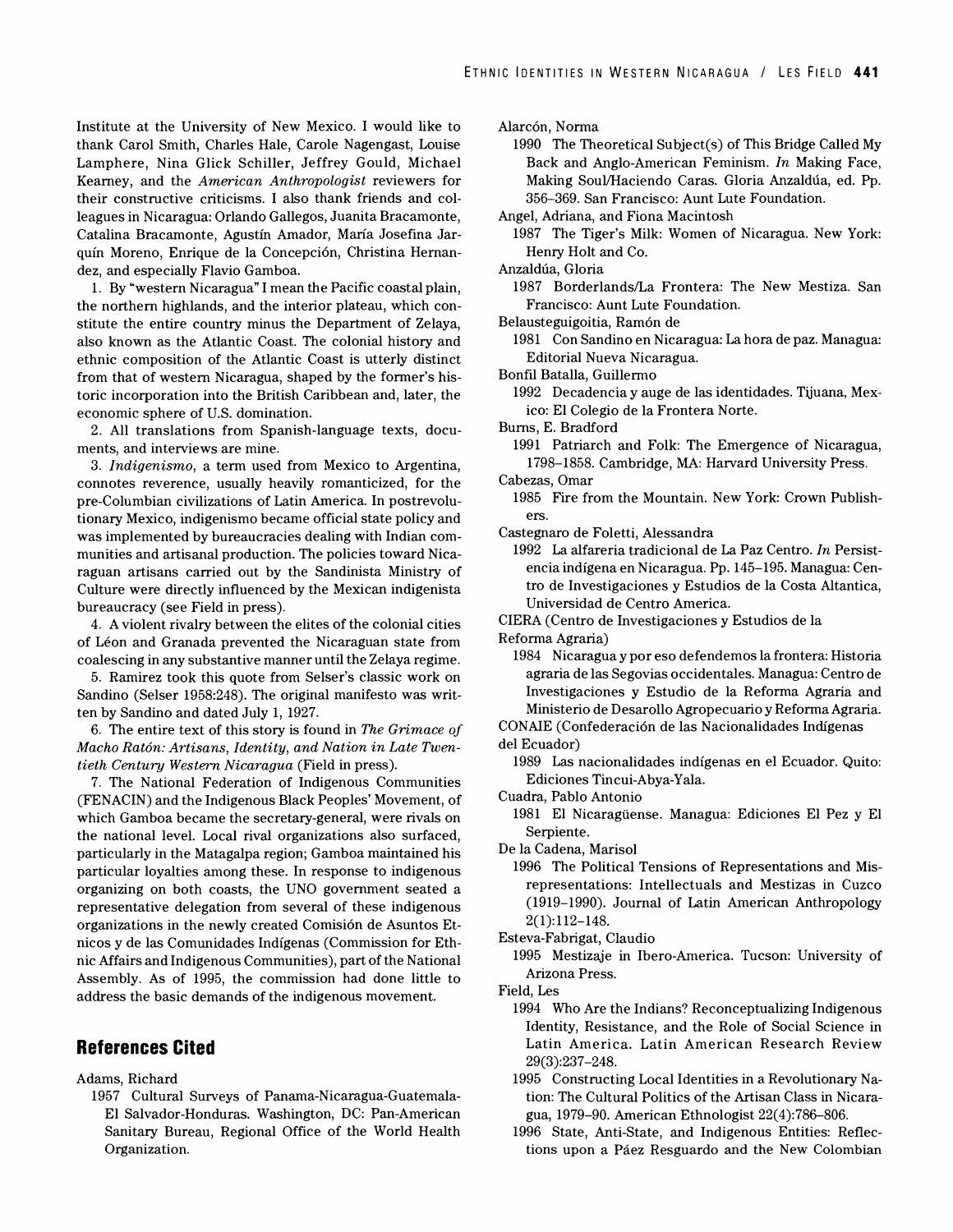Constitution. Journal of Latin American Anthropology 1(2):98-119.

In press The Grimace of Macho Ratón: Artisans, Identity, and Nation in Late Twentieth Century Western Nicaragua. Duke University Press.

Foucault, Michel

1980 Power/Knowledge: Selected Interviews and Other Writings, 1972-1977. New York: Pantheon Books.

Friedlander, Judith

1975 Being Indian in Hueyapan: AStudy of Forced Identity in Contemporary Mexico. New York: St. Martin's Press.

- Friedman, Jonathan
	- 1994 Cultural Identity and Global Process. London: Sage Publications.
- Gamboa, Flavio
	- In press The Mankemes and Their Language. **In** The Grimace of Macho Raton: Artisans, Identity, and Nation in Late Twentieth Century Western Nicaragua. Les Field. Duke University Press.

García Bresó, Javier

1992 Monimbó: Una comunidad india de Nicaragua. Managua: Editorial Multiformas.

Gossen, Gary H.

1996 Who Is the Comandante of Sub-Comandante Marcos? **In** Indigenous Revolts in Chiapas and the Andean Highlands. Kevin Gosner and Arij Ouwenweel, eds. Pp. 107-120. Amsterdam: Centro de Estudios y Documentacion Latinoamericanos.

Gould, Jeffrey

- 1993 "Vana Ilusion!" The Highland Indians and the Myth of Nicaragua Mestiza, 1880-1925. Hispanic American Historical Review 73(3):393-431.
- 1995 Y el buitre respondio: La cuestion indigena en Nicaragua Occidental, 1920-1960. Mesoamerica 30:327-354.
- Guzman-Bockler, Carlos 1975 Colonialismo y revolucion. Mexico City: Siglo XXI.

Hale, Charles

1994 Resistance and Contradiction: Miskitu Indians and the Nicaraguan State, 1894-1987. Stanford, CA: Stanford University Press.

Hill, Jane H., and Kenneth C. Hill

- 1986 Speaking Mexicano: Dynamics of Syncretic Language in Central Mexico. Tucson: University of Arizona Press.
- Institute for the Study of Sandinismo
	- 1981 La insureccion popular Sandinista en Masaya. Managua: Editorial Nueva Nicaragua.

Klor de Alva, Jorge

1995 The Postcolonization of the (Latin) American Experience: A Reconsideration of "Colonialism," "Postcolonialism," and "Mestizaje." **In** After Colonialism: Imperial Histories and Postcolonial Displacements. Gyan Prakash, ed. Pp. 241-275. Princeton, NJ: Princeton University Press.

Lomnitz-Adler, Claudio

1992 Exits from the Labyrinth. Berkeley: University of California Press.

Membraño Idiaquez, Marcos

1992 Persistencia etnica en Sutiava y Monimbó. *In* Persistencia indigena en Nicaragua. Pp. 105-143. Managua: Centro de Investigaciones y Documentacion de la Costa Atlantica, Universidad de Centro America.

- Newson, Linda **A.** 
	- 1987 Indian Survival in Colonial Nicaragua. Norman: University of Oklahoma Press.
- Olivera, Mercedes
	- 1992 Nicaragua: El poder de las mujeres. Managua: Cenzontle.

Ouwenweel, Arij

1996 Away from the Prying Eyes: The Zapatista Revolt of 1994. **In** Indigenous Revolts in Chiapas and the Andean Highlands. Kevin Gosner and Arij Ouwenweel, eds. Pp. 79-106. Amsterdam: Centro de Estudios y Documentación Latinoamericanos.

Quijano, Anibal

1980 Dominación y cultura: Lo cholo y el conflicto cultural en el Peru. Lima: Mosca Azul Editores.

Ramirez, Sergio

1981 El pensamiento vivo de Sandino. Managua: Editorial Nueva Nicaragua.

Rizo Zeledon, Mario

1992 Etnicidad, legalidad y demandas de las comunidades indigenas del norte, centro, y del pacific0 de Nicaragua. **In** Persistencia indigena en Nicaragua. Pp. 59-103. Managua: Centro de Investigaciones y Documentacion de la Costa Atlantica, Universidad de Centro America.

Romero Vargas, Germán

1988 Las estructuras sociales de Nicaragua en el siglo XVIII. Managua: Editorial Vanguardia.

Said, Edward W.

1983 The World, the Text, and the Critic. Cambridge, MA: Harvard University Press.

Selser, Gregorio

1958 El pequeño ejercito loco: Sandino y la operación Mexico-Nicaragua. Buenos Aires: Editorial Triangulo.

Sociedad Colectiva de Ceramica Negra

1990 Sociedad Colectiva de Ceramica Negra. Matagalpa, Nicaragua: Sociedad Colectiva de Cerámica Negra.

Spalding, Rose J.

- 1994 Capitalists and Revolution in Nicaragua: Opposition and Accommodation, 1979-1993. Chapel Hill: University of North Carolina Press.
- Stanislawski, Dan
	- 1983 The Transformation of Nicaragua, 1519-1548. Berkeley: University of California Press.
- Stone, Samuel Z.
	- 1990 The Heritage of the Conquistadors: Ruling Classes in Central America from the Conquest to the Sandinistas. Lincoln: University of Nebraska Press.
- Stutzman, Ronald
	- 1981 El Mestizaje: An All-Inclusive Ideology of Exclusion. **In** Cultural Transformations and Ethnicity in Modern Ecuador. Norman E. Whitten, ed. Pp. 45-94. Urbana: University of Illinois Press.

Urban, Greg

1991 The Semiotics of State-Indian Linguistic Relationships: Peru, Paraguay, and Brazil. **In** Nation-States and Indians in Latin America. Greg Urban and Joel Sherzer, eds. Pp. 307-330. Austin: University of Texas Press.